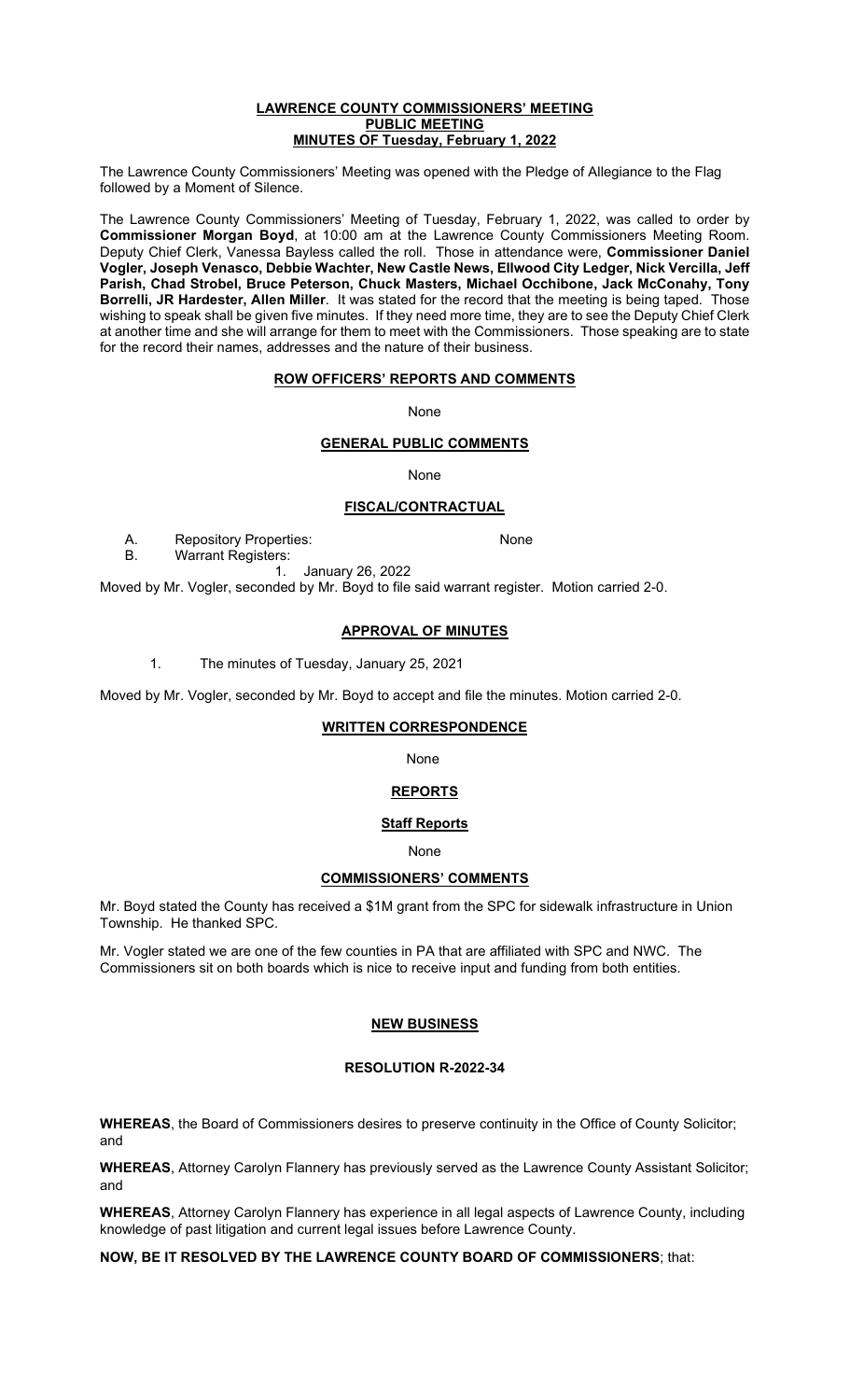1. Authorization is hereby given to execute a one (1) year consulting agreement with Attorney Carolyn Flannery for legal services.

Moved by Mr. Vogler, seconded by Mr. Boyd to approve said Resolution. Motion carried 2-0.

#### **RESOLUTION R-2022-35**

**WHEREAS**, Jeffrey Parish was hired on October 15, 2001 as the Deputy Director of EMA; and

**WHEREAS,** Jeffrey Parish became the Director of EMA on January 9, 2017; and

**WHEREAS,** Jeffrey Parish wishes to retire, effective February 4, 2022; and

**WHEREAS,** the Commissioners accept Mr. Parish's retirement and wish to appoint Chad Strobel as the Interim Director of EMA, effective February 4, 2022; and

#### **NOW, THEREFORE BE IT RESOLVED BY THE LAWRENCE COUNTY BOARD OF COMMISSIONERS that:**

- 1. Accepting Jeffrey Parish's retirement date effective February 4, 2022; and
- 2. Appointing Chad Strobel as the Interim Director of EMA effective
	- February 4, 2022 at the base rate salary.

Mr. Boyd and Mr. Vogler thanked Mr. Parish for his service at the County. He has a very strong work ethic and his knowledge and skill level is outstanding, it is bittersweet to vote today. They also welcomed Mr. Strobel and said they have full faith and confidence in him to take over as the Interim Director.

Moved by Mr. Vogler, seconded by Mr. Boyd to approve said Resolution. Motion carried 2-0.

#### **RESOLUTION R-2021-36**

**WHEREAS,** the Commissioners desire to enter into a professional contract with Wish Development, with its principal place of business at 26 Nesbitt Road, Suite 300, New Castle, PA 16105; and

**WHEREAS**, the Commissioners desire to execute the attached term sheet with Wish Development for tenant, County of Lawrence-District Court 53-3-04, The Honorable Rick Russo; and

**NOW, THEREFORE IT BE RESOLVED** by the Lawrence County Board of Commissioners to execute the attached term sheet with Wish Development.

Discussion was held to table the Resolution, stating that it will be on the agenda next week for a vote.

Moved by Mr. Vogler, seconded by Mr. Boyd to table said Resolution for one (1) week. Motion carried 2-0.

## **RESOLUTION R-2022-37**

**WHEREAS**, 53P.S. Section 8851 states that each county shall Appoint a "Board of Assessment Appeals"; and

**WHEREAS**, said Board of Assessment Appeals consists of the three county commissioners in each county unless the county commissioners appoint a board consisting of three members to serve for terms which shall expire concurrently with the term of the county commissioners making the appointment; and

**WHEREAS**, 53 P.S. Section 8852 states The County Commissioners shall appoint a chairman of the board unless the County Commissioners serve as the Board of Revisions; and

**WHEREAS**, said Board of Assessment Appeal will delegate the responsibility of managing the Assessment Office to the Chief Assessor/Director of Assessment in Accordance to Act 93 of 2010.

#### **NOW, THEREFORE BE IT RESOLVED BY THE LAWRENCE COUNTY BOARD OF COMMISSIONERS**, that:

1. The Board of Assessment Appeals shall be appointed to serve for 2022-2024 as follows:

John McConahy, 4841 Mathews Road, Edinburg, PA 16116 (Mahoning Township)

The Commissioners welcomed Mr. McConahy and thanked him for serving on the Board. Mr. McConahy gave a brief overview of his realty background.

Moved by Mr. Vogler, seconded by Mr. Boyd to approve said Resolution. Motion carried 2-0.

#### **RESOLUTION R-2022-38**

**WHEREAS**, the County of Lawrence wishes to revise contract allocation for projects eligible under the Community Development Block Grant (CDBG) for FFY 2019; and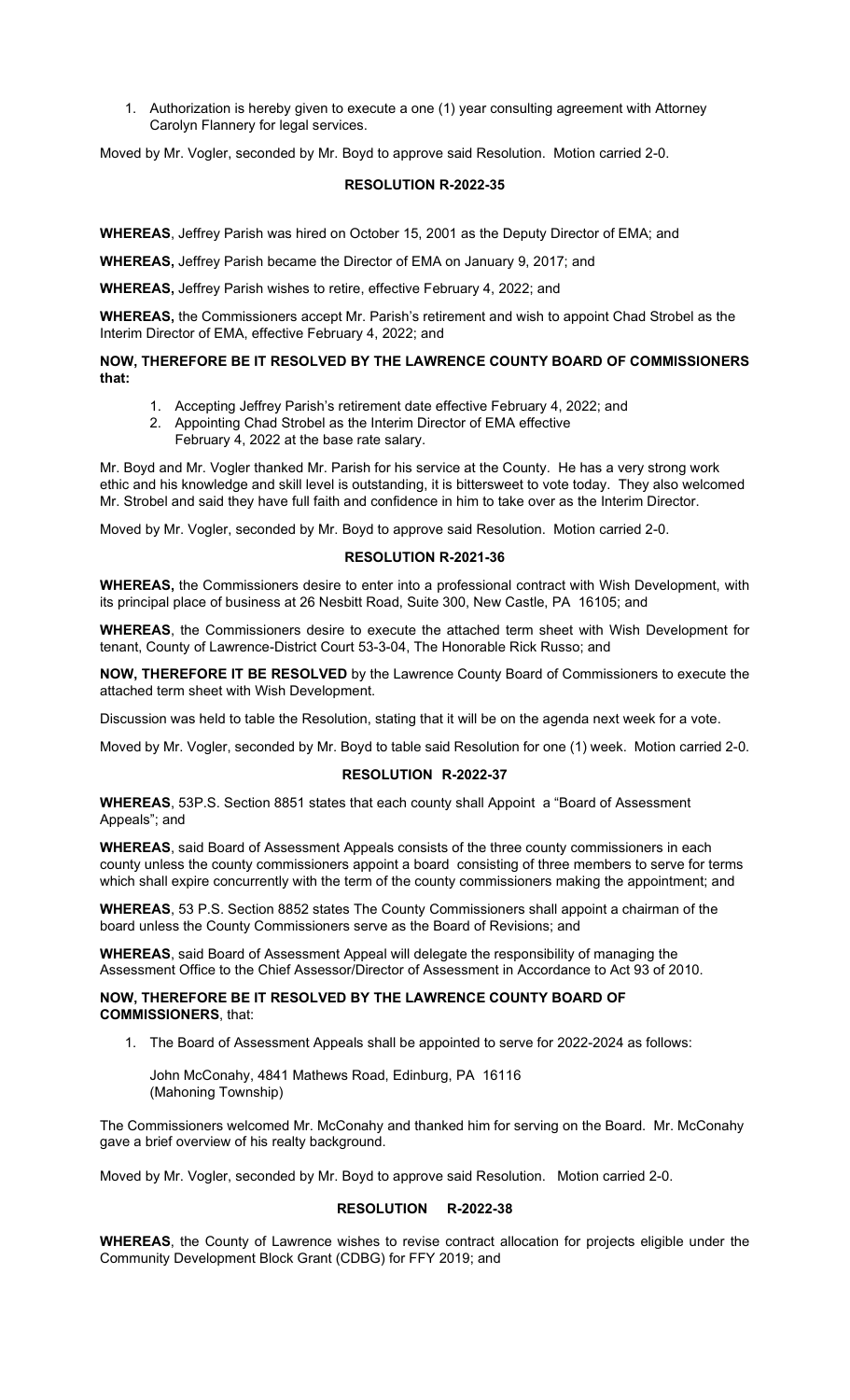**WHEREAS,** the County, in FFY 2019 received funding for Shenango Blight Removal and funding for the Shenango Housing Rehab project; and

**WHEREAS,** the Shenango utilized other funds for blight removal and have requested to utilize these funds for the Shenango Housing Rehab activity; and

**WHEREAS,** the Township would like to delete the IDIS Activity 52636 and increase the IDIS Activity 52633 Shenango Housing Rehab project budget allocation by \$20,000.00 and revise the budget allocation to \$106,496.00.

#### **NOW, THEREFORE, BE IT RESOLVED BY THE LAWRENCE COUNTY BOARD OF COMMISSIONERS, THAT**;

- 1. The County shall prepare and submit a FFY 2019 Revision Request #1, to the Department of Community and Economic Development.
- 2. The revision request will detail the above project activities and financial requests.

Moved by Mr. Vogler, seconded by Mr. Boyd to approve said Resolution. Motion carried 2-0.

## **RESOLUTION R-2022-39**

**WHEREAS**, the County of Lawrence wishes to revise contract allocation for projects eligible under the Community Development Block Grant (CDBG) for FFY 2020; and

**WHEREAS,** the County, in FFY 2020 received funding for Shenango Administration and funding for the Shenango Public Facilities Improvement project; and

**WHEREAS,** the Shenango Public Facilities Improvement project needs additional funds and have requested to utilize additional administrative funds; and

**WHEREAS,** the Township would like to decrease the IDIS Activity 54386 and increase the IDIS Activity 54381 Shenango Public Facilities Improvement project budget allocation by \$14,715.00 and revise the budget allocation to \$124,198.00.

## **NOW, THEREFORE, BE IT RESOLVED BY THE LAWRENCE COUNTY BOARD OF COMMISSIONERS, THAT**;

- 1. The County shall prepare and submit a FFY 2020 Revision Request #1, to the Department of Community and Economic Development.
- 2. The revision request will detail the above project activities and financial requests.

Moved by Mr. Vogler, seconded by Mr. Boyd to approve said Resolution. Motion carried 2-0.

# **RESOLUTION R-2022-40**

**WHEREAS,** the Lawrence County Emergency Management Agency Emergency Operations Plan County Support Procedures for Nuclear Power Plant Incidents March 2020 has been updated since prior Plan of 2018, attached hereto as Exhibit "A"; and

**WHEREAS,** the updated Plan has been developed to outline procedures and operations to be implemented in the event of a nuclear power plant incident.

**NOW, THEREFORE, BE IT RESOLVED BY THE LAWRENCE COUNTY BOARD OF COMMISSIONERS THAT,** Lawrence County adopts, accept, concur with the support the provisions of this resolution that the Lawrence County Emergency Management Agency Emergency Operations Plan County Support Procedures for Nuclear Power Plant Incidents March 2020 is hereby authorized for execution.

Moved by Mr. Vogler, seconded by Mr. Boyd to approve said Resolution. Motion carried 2-0.

#### **RESOLUTION R-2022-41**

**WHEREAS**, Section 1784 of the County Code, *Supplemental Appropriations Transfer of Funds; Appropriation Limits,* authorizes the Board of Commissioners, by resolution, to make supplemental appropriations for any lawful purpose from any funds on hand or estimated to be received within the fiscal year and not otherwise appropriated; and

**WHEREAS**, it the intent of the Board of Commissioners to adjust the existing FY2021 Budget; and

#### **NOW, THEREFORE BE IT RESOLVED BY THE LAWRENCE COUNTY BOARD OF COMMISSIONERS**  to amend the 2022 Lawrence County Budget as follows:

*INCREASING* the MH/DS Emergency Rental Assistance Program Revenue Account: 07331000.331000.21023 by \$2,802,045.00; and

*INCREASING* the MH/DS Homeless Program Expense Account: 07447026.445100 by \$2,802,045.00

*Reason: ERAP Program*